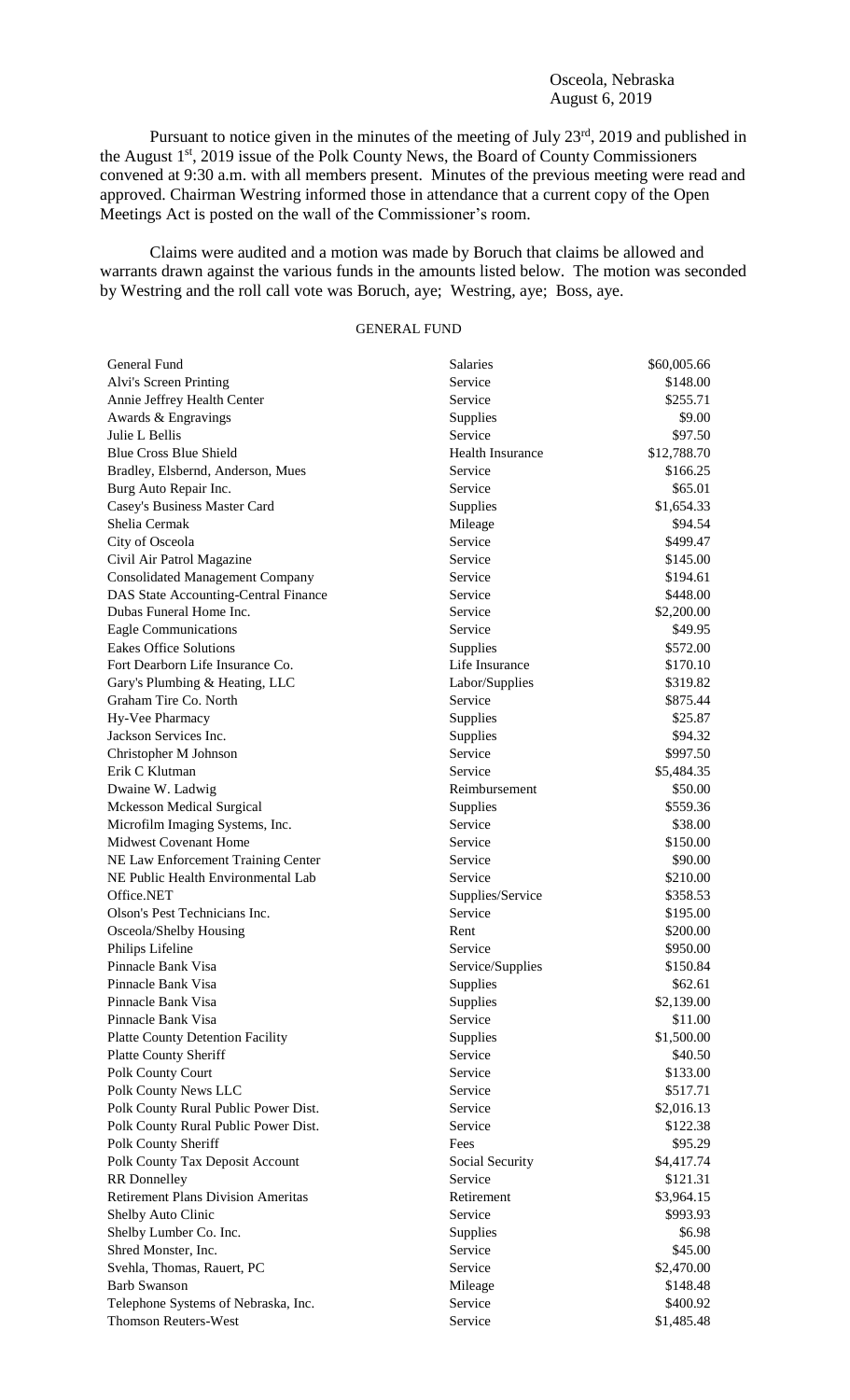| Time                          | Subscription     | \$72.28  |
|-------------------------------|------------------|----------|
| Tonniges Chevrolet Inc.       | <b>Supplies</b>  | \$22.31  |
| <b>Verizon Wireless</b>       | Service          | \$190.06 |
| Wallingford Sign Co., Inc.    | Supplies         | \$45.00  |
| <b>Watts Electric Company</b> | Rent             | \$600.00 |
| Windstream Nebraska Inc.      | Service          | \$397.06 |
| Darla Winslow                 | Supplies         | \$39.46  |
| Kim Winslow                   | Service/Supplies | \$94.53  |

## ROAD FUND

| Road Fund                                 | Salaries                  | \$24,356.29  |
|-------------------------------------------|---------------------------|--------------|
| <b>Black Hills Energy</b>                 | Service                   | \$39.67      |
| <b>Blue Cross Blue Shield</b>             | <b>Health Insurance</b>   | \$4,689.19   |
| <b>Travis Boden</b>                       | Reimbursement             | \$40.00      |
| Burg Auto Repair Inc.                     | Service                   | \$1,113.00   |
| Carl's Skrap                              | Service                   | \$36.00      |
| City of Osceola                           | <b>Utilities</b>          | \$69.52      |
| City of Stromsburg                        | <b>Utilities</b>          | \$138.30     |
| Fort Dearborn Life Insurance Co.          | Life Insurance            | \$77.25      |
| Dale R Johnson Enterprises                | Gravel                    | \$100,902.05 |
| <b>Filter Care</b>                        | Service                   | \$203.00     |
| Gary's Plumbing & Heating, LLC            | Supplies                  | \$10.68      |
| Hotsy Equipment Co.                       | Equipment                 | \$4,688.49   |
| John Deere Financial                      | Service/Supplies          | \$34.59      |
| Medical Enterprises Inc.                  | Service                   | \$75.00      |
| Midwest Service & Sales Co.               | Supplies                  | \$97.50      |
| Osceola Implement & Supply Inc.           | Supplies                  | \$110.27     |
| Overhead Door Co of Columbus              | Supplies                  | \$1,092.80   |
| Polk County Health Department             | Service                   | \$70.00      |
| Polk County Rural Public Power Dist.      | Service                   | \$185.68     |
| Polk County Tax Deposit Account           | Social Security           | \$1,827.88   |
| Polk Service & Repair, Inc.               | Service                   | \$137.00     |
| <b>Rally Auto Parts</b>                   | Service/Supplies          | \$170.10     |
| <b>Retirement Plans Division Ameritas</b> | Retirement                | \$1,531.74   |
| Shelby Auto Clinic                        | Supplies                  | \$24.15      |
| Village of Shelby                         | Service                   | \$90.95      |
| Windstream Nebraska Inc.                  | Service                   | \$173.92     |
|                                           | <b>SENIOR CENTER FUND</b> |              |
|                                           |                           |              |

| Carl's Skrap                   | Service          | \$35.00     |
|--------------------------------|------------------|-------------|
| Kim Collar                     | Service          | \$10,402.00 |
| City of Stromsburg             | <b>Utilities</b> | \$650.82    |
| Good Samaritan Society-Osceola | Service          | \$120.00    |
| Office.NET                     | <b>Supplies</b>  | \$95.55     |
| Osceola Food Mart              | <b>Supplies</b>  | \$61.58     |
| William Spencer                | Mileage          | \$309.72    |
| STR, LLC                       | Rent             | \$250.00    |
| Ellis Waller                   | Mileage          | \$488.36    |

## INHERITANCE TAX FUND

| DAS State Accounting-Central Finance | Computer Expense        | \$222.00   |
|--------------------------------------|-------------------------|------------|
| Eakes Office Solution                | Equipment               | \$2,217.60 |
| Midland Telecom Inc.                 | Service                 | \$2,834.21 |
| MIPS Inc.                            | <b>Computer Expense</b> | \$471.30   |

## 911 EMERGNCY MANAGEMENT FUND

| Midwest Service & Sales Co. | Signs          | \$206.00 |
|-----------------------------|----------------|----------|
| Windstream Nebraska Inc.    | <b>Service</b> | \$769.78 |

## WEED FUND

| City of Osceola                             | Utilities      | \$76.74    |
|---------------------------------------------|----------------|------------|
| <b>Constellation Newenergy Gas Division</b> | Service        | \$5.92     |
| Nutrien AG Solutions, Inc.                  | Supplies       | \$1,793.50 |
| Polk County Rural Public Power Dist.        | <b>Service</b> | \$46.34    |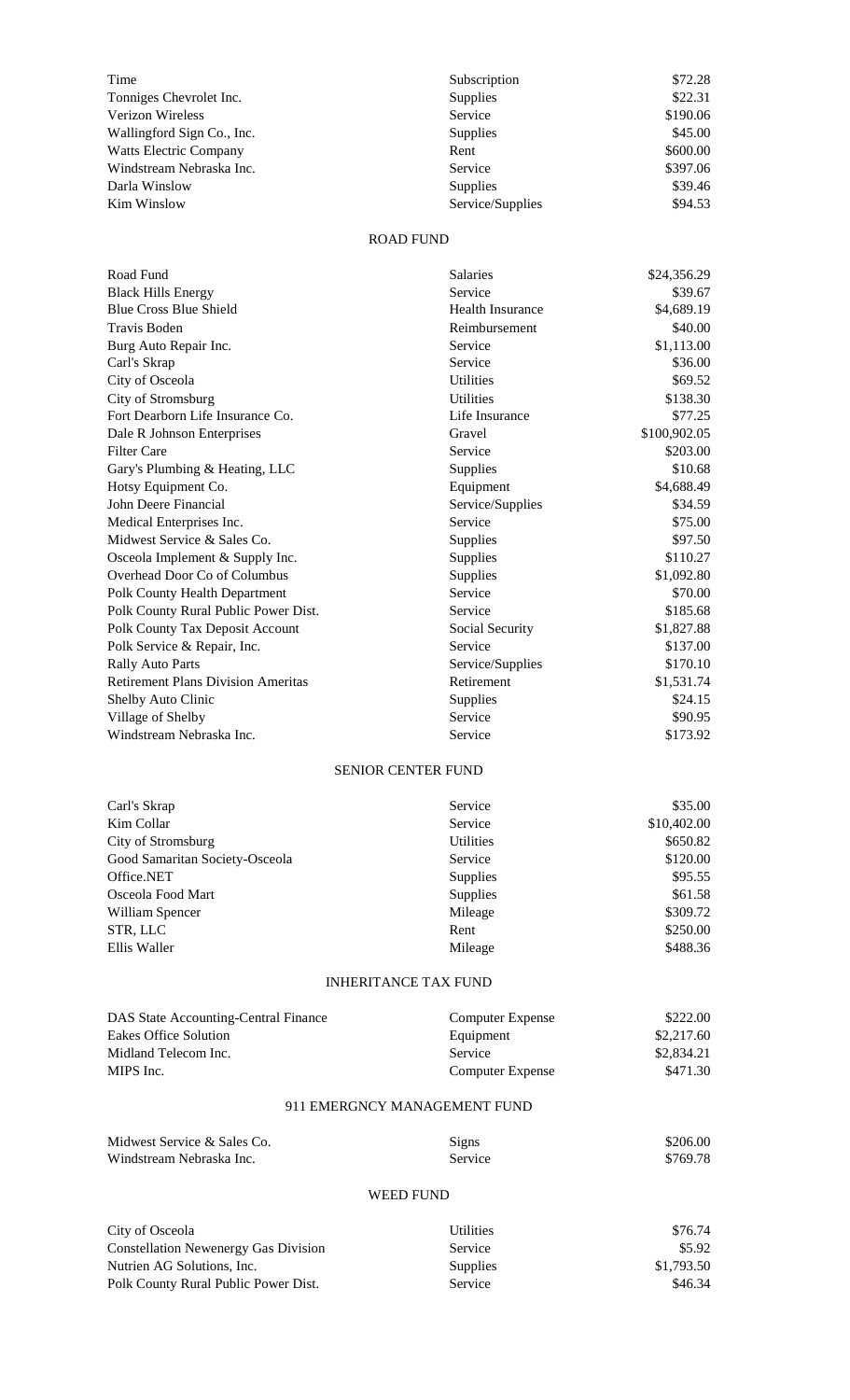The following fees for the month of July were earned by the various offices and submitted to the County Treasurer. County Treasurer receipts show fees earned were credited to the appropriate county funds.

Debra S. Girard, County Clerk  $$4,405.40$ 

The County Jail Report for the month of July was reviewed by the Board and approved.

A motion was made by Westring authorizing the Chairman to sign the engagement letter with Contryman Associates for the county's 2018-2019 audit. The motion was seconded by Boruch and the roll call vote was Westring, aye; Boruch, aye; Boss, aye.

The quarterly inspection of the County Jail was postponed until the next meeting of the Board.

Chris Young, administrator of the Midwest Covenant Home presented a revised response to the Board's request for proposal regarding the management of the Polk County Senior Services Program. The response includes oversight of the program and the preparation of congregate and home delivered meals for all four centers and cover the ten month period from the beginning of September to June 30, 2020. A motion was made by Boruch to accept the revised response to the proposal. The motion was seconded by Boss and the roll call vote was Boruch, aye; Boss, aye; Westring, aye. The revised response projected total costs for their services to be \$166,247 with the offsetting revenues for these services to be divided between county support, funding from Aging Partners, federal funds and local funding from users of the program.

CJ Johnson of Region V Systems met with the Board to present their annual report regarding the behavioral health and substance abuse programs they provide to counties in the region. Region V has a rental assistance program for those who are dealing with mental health or substance abuse issues. Only 1 person was admitted in the Emergency Protective Custody program from Polk County last year but the Sheriff's Office utilized the Crisis Line which helped with those individuals who previously would have been taken into EPC. An increase in funding was requested from the counties for the 2019-2020 fiscal year to meet the local match requirement.

Dave Merrill presented the annual report for Region V Services to the Board and reported that no rate increase would be requested for the 2019-2020 fiscal year. The activities of the David City and Columbus locations were reviewed by Traci Ryba-Grant. Sixty-five individuals are served by the two locations and the program has been serving clients in the David City area for over 40 years. The workshop in David City employs several individuals while others are involved in recycling jobs through the Columbus location.

Carrie Rodriguez and Jeff Banholzer met with the Board to update them on the activities of the Disrict 5 Probation staff in Polk County. The State of Nebraska contributed more than \$132,000 for probation services in Polk County for 2018. Because the caseload of people on probation in the county has declined, Polk County's share of the District's expenses paid by the counties in the district, has been lowered for the 2019-2020 fiscal year.

At 10:45 a.m., a motion was made by Boruch to go into executive session to discuss personnel matters. The motion was seconded by Boss and the roll call vote was Boruch, aye; Boss, aye; Westring, aye; Also present were Sheriff Ladwig and the County Clerk. At 10:55 a.m., a motion was made by Boruch to come out of executive session. The motion was seconded by Boss and the roll call vote was Boruch, aye; Boss, aye; Westring, aye. Chairman Westring stated for the record that no formal action was taken and that only personnel matters were discussed.

Sheriff Ladwig updated the Board on Sheriff's Department matters. The office has been experiencing problems with their long distance service. A change of long distance carrier may solve the problem instead of updating the phone system itself. Several reports of pivots spraying on to roads have been received with most farmers quick to remedy the situation. Citations have been issued in some instances. Sheriff Ladwig also presented estimates for replacing the original carpet in the office areas of the jail. A motion was made by Boss to accept the proposal of Wize Buys to replace the carpet in all of the office areas of the jail. The motion was seconded by Westring and the roll call vote was Boss, aye; Westring, aye; Boruch, aye.